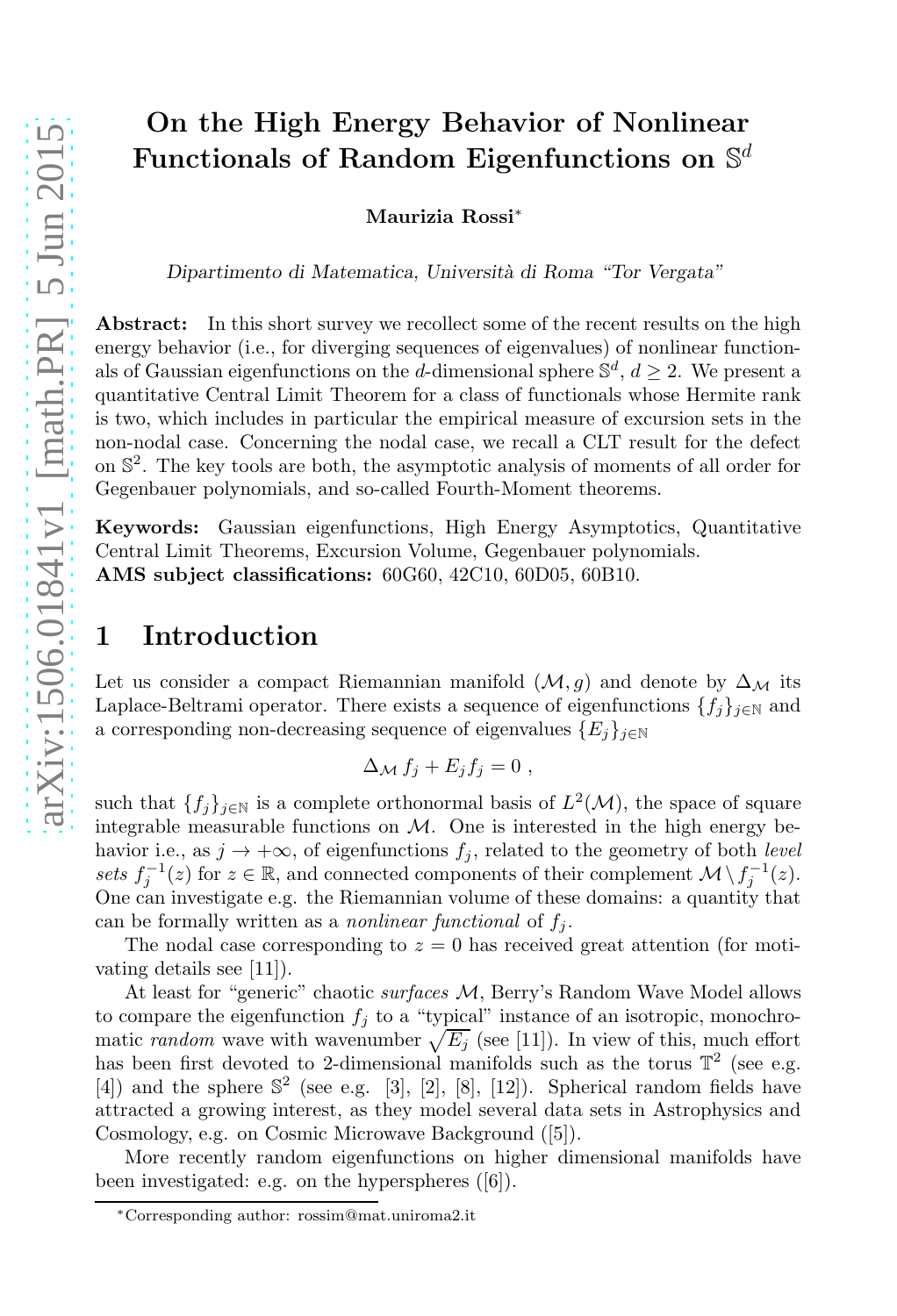### <span id="page-1-1"></span>1.1 Random eigenfunctions on  $\mathbb{S}^d$

Let us fix some probability space  $(\Omega, \mathcal{F}, \mathbb{P})$ , denote by  $\mathbb E$  the corresponding expectation and by  $\mathbb{S}^d \subset \mathbb{R}^{d+1}$  the unit d-dimensional sphere  $(d \geq 2)$ ;  $\mu_d$  stands for the Lebeasgue measure of the hyperspherical surface. By real random field on  $\mathbb{S}^d$  we mean a real-valued measurable map defined on  $(\Omega \times \mathbb{S}^d, \mathcal{F} \otimes \mathcal{B}(\mathbb{S}^d))$ , where  $\mathcal{B}(\mathbb{S}^d)$ denotes the Borel  $\sigma$ -field on  $\mathbb{S}^d$ . Recall that the eigenvalues of the Laplace-Beltrami operator  $\Delta_{\mathbb{S}^d}$  on  $\mathbb{S}^d$  are integers of the form  $-\ell(\ell+d-1)=:-E_{\ell}, \ell \in \mathbb{N}$ .

The  $\ell$ -th random eigenfunction  $T_{\ell}$  on  $\mathbb{S}^d$  is the (unique) centered, isotropic real Gaussian field on  $\mathbb{S}^d$  with covariance function

$$
K_{\ell}(x, y) := G_{\ell; d}(\cos \tau(x, y)) \quad x, y \in \mathbb{S}^d ,
$$

where  $G_{\ell;d}$  stands for the  $\ell$ -th Gegenbauer polynomial normalized in such a way that  $G_{\ell,d}(1) = 1$  and  $\tau$  is the usual geodesic distance. More precisely, setting  $\alpha_{\ell,d} := {\ell + \frac{d}{\ell} - 1 \choose \ell}$ , we have  $G_{\ell;d} = \alpha_{\ell;d}^{-1} P_{\ell}^{{(\frac{d}{2}-1,\frac{d}{2}-1)}}$ , where  $P_{\ell}^{(\alpha,\beta)}$  $\ell^{(\alpha,\beta)}$  denote standard Jacobi polynomials. By isotropy (see e.g. [\[5\]](#page-5-6)) we mean that for every  $g \in SO(d+1)$ , the random fields  $T_{\ell} = (T_{\ell}(x))_{x \in \mathbb{S}^d}$  and  $T_{\ell}^g := (T_{\ell}(gx))_{x \in \mathbb{S}^d}$  have the same law in the sense of finite-dimensional distributions. Here  $SO(d+1)$  denotes the group of real  $(d+1) \times (d+1)$ -matrices A such that  $AA' = I$  the identity matrix and  $\det A = 1.$ 

Random eigenfunctions naturally arise as they are the Fourier components of those isotropic random fields on  $\mathbb{S}^d$  whose sample paths belong to  $L^2(\mathbb{S}^d)$ .

Let us consider now functionals of  $T_{\ell}$  of the form

<span id="page-1-0"></span>
$$
S_{\ell}(M) := \int_{\mathbb{S}^d} M(T_{\ell}(x)) dx , \qquad (1)
$$

where  $M : \mathbb{R} \to \mathbb{R}$  is some measurable function such that  $\mathbb{E}[M(Z)^2] < +\infty$ ,  $Z \sim \mathcal{N}(0, 1)$  a standard Gaussian r.v. In particular, if  $M(\cdot) = 1$  ( $\cdot > z$ ) is the indicator function of the interval  $(z, +\infty)$  for  $z \in \mathbb{R}$ , then [\(1\)](#page-1-0) coincides with the empirical measure  $S_{\ell}(z)$  of the *z*-*excursion set*  $A_{\ell}(z) := \{x \in \mathbb{S}^d : T_{\ell}(x) > z\}.$ 

#### 1.2 Aim of the survey

We first present a quantitative CLT as  $\ell \to +\infty$  for nonlinear functionals  $S_{\ell}(M)$  in [\(1\)](#page-1-0) on  $\mathbb{S}^d$ ,  $d \geq 2$ , under the assumption that  $\mathbb{E}[M(Z)H_2(Z)] \neq 0$ , where  $H_2(t) :=$  $t^2 - 1$  is the second Hermite polynomial.

For instance the above condition is fullfilled by the empirical measure  $S_{\ell}(z)$  of z-excursion sets for  $z \neq 0$ . For the nodal case which corresponds to the defect

<span id="page-1-2"></span>
$$
D_{\ell} := \int_{\mathbb{S}^d} 1(T_{\ell}(x) > 0) dx - \int_{\mathbb{S}^d} 1(T_{\ell}(x) < 0) dx , \qquad (2)
$$

we present a CLT for  $d = 2$ . Quantitative CLTs for  $D_{\ell}$  on  $\mathbb{S}^{d}$ ,  $d \geq 2$ , will be treated in a forthcoming paper.

We refer to [\[7\]](#page-5-8), [\[8\]](#page-5-4) and [\[6\]](#page-5-7) for the spherical case  $d = 2$  and to [6] for all higher dimensions. The mentioned results rely on both, the asymptotic analysis of moments of all order for Gegenbauer polynomials, and Fourth-Moment theorems (see  $[9], [1]$  $[9], [1]$  $[9], [1]$ .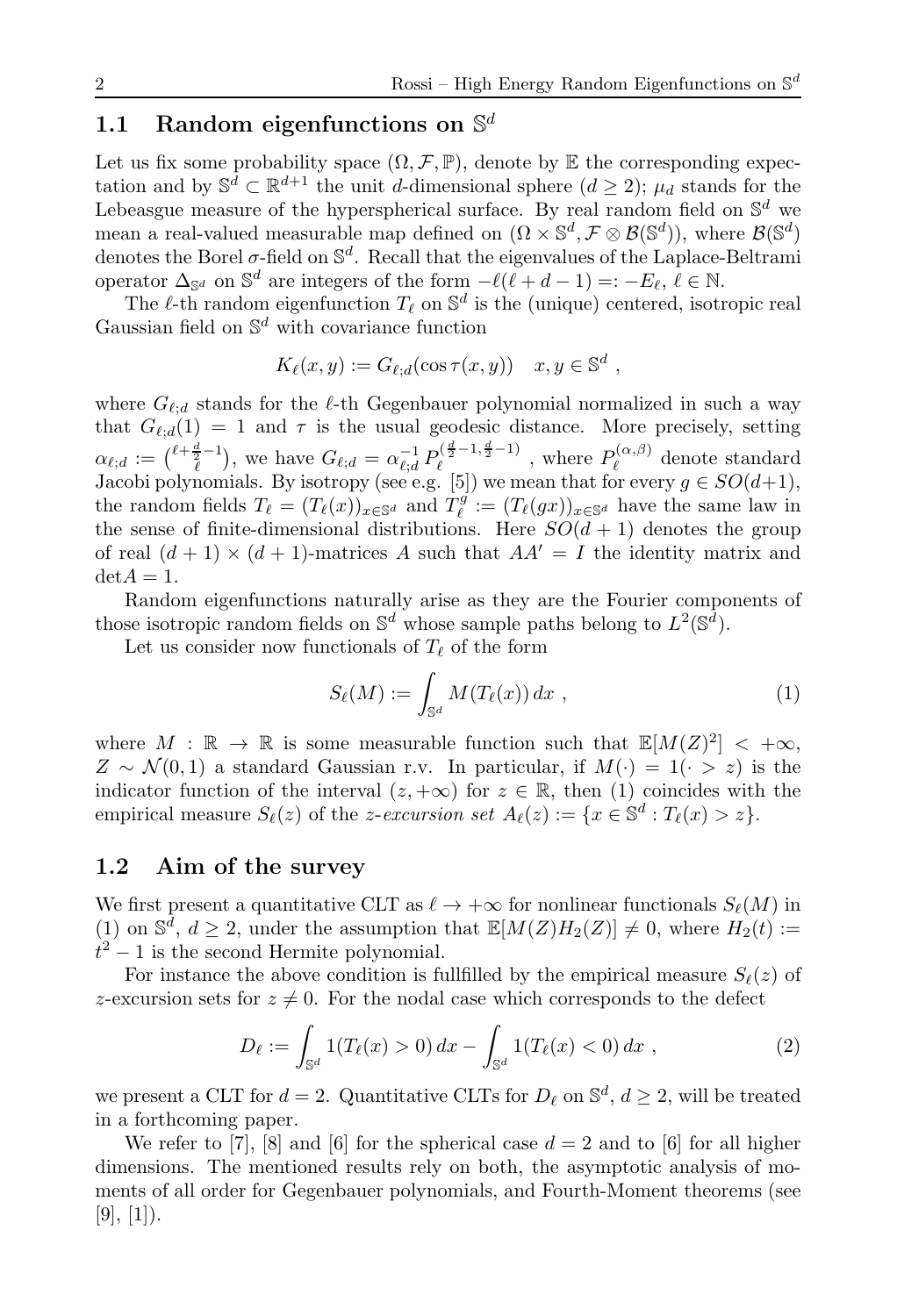## 2 High energy behavior via chaos expansions

For a function  $M : \mathbb{R} \to \mathbb{R}$  as in [\(1\)](#page-1-0), the r.v.  $S_{\ell}(M)$  admits the chaotic expansion

<span id="page-2-0"></span>
$$
S_{\ell}(M) = \sum_{q=0}^{+\infty} \frac{J_q(M)}{q!} \int_{\mathbb{S}^d} H_q(T_{\ell}(x)) \, dx \tag{3}
$$

(see [\[9\]](#page-5-9)) in  $L^2(\mathbb{P})$  (the space of finite-variance r.v.'s), where  $H_q$  is the q-th Hermite polynomial (see e.g. [\[10\]](#page-5-11)) and  $J_q(M) := \mathbb{E}[M(Z)H_q(Z)], Z \sim \mathcal{N}(0, 1)$ . We have  $\mathbb{E}[S_{\ell}(M)] = J_0(M)\mu_d$ ; w.l.o.g.  $J_0(M) = 0$ .

The main idea is first to investigate the asymptotic behavior of each chaotic projection, i.e. of each (centered) r.v. of the form

<span id="page-2-2"></span>
$$
h_{\ell;q,d} := \int_{\mathbb{S}^d} H_q(T_{\ell}(x)) \, dx \tag{4}
$$

and then deduce the asymptotic behavior of the whole series [\(3\)](#page-2-0). Note that  $h_{\ell;1,d} =$ 0, as  $T_{\ell}$  has zero mean on  $\mathbb{S}^{d}$ . By the symmetry property of Gegenbauer polynomials  $([10])$  $([10])$  $([10])$ , from now on we can restrict ourselves to even multiples  $\ell$ , for which some straightforward computations yield

$$
Var[h_{\ell;q,d}] = 2q!\mu_d\mu_{d-1} \int_0^{\pi/2} G_{\ell;d}(\cos\vartheta)^q (\sin\vartheta)^{d-1} d\vartheta . \tag{5}
$$

#### 2.1 Asymptotics for moments of Gegenbauer polynomials

<span id="page-2-3"></span>The proof of the following is in [\[7\]](#page-5-8), [\[8\]](#page-5-4) for  $d = 2$  and in [\[6\]](#page-5-7) for  $d \geq 3$ . **Proposition 1.** *As*  $\ell \to \infty$ *, for*  $d = 2$  *and*  $q = 3$  *or*  $q \ge 5$  *and for*  $d, q \ge 3$ *,* 

$$
\int_0^{\frac{\pi}{2}} G_{\ell;d}(\cos \vartheta)^q (\sin \vartheta)^{d-1} d\vartheta = \frac{c_{q;d}}{\ell^d} (1 + o(1)) . \tag{6}
$$

*The constants* cq;<sup>d</sup> *are given by the formula*

<span id="page-2-1"></span>
$$
c_{q;d} := \left(2^{\frac{d}{2}-1} \left(\frac{d}{2}-1\right)!\right)^q \int_0^{+\infty} J_{\frac{d}{2}-1}(\psi)^q \psi^{-q\left(\frac{d}{2}-1\right)+d-1} d\psi \right),\tag{7}
$$

*where*  $J_{\frac{d}{2}-1}$  *is the Bessel function* (*[\[10\]](#page-5-11)) of order*  $\frac{d}{2}-1$ *. The r.h.s. integral in* [\(7\)](#page-2-1) *is absolutely convergent for any pair*  $(d, q) \neq (2, 3), (3, 3)$  *and conditionally convergent for*  $d = 2, q = 3$  *and*  $d = q = 3$ *. Moreover for*  $c_{4,2} := \frac{3}{2\pi^2}$ 

$$
\int_0^{\frac{\pi}{2}} G_{\ell;2}(\cos \vartheta)^4 \sin \vartheta \, d\vartheta = c_{4;2} \frac{\log \ell}{\ell^2} (1 + o(1)) \; . \tag{8}
$$

From [\[10\]](#page-5-11), as  $\ell \to +\infty$ ,

$$
\int_0^{\frac{\pi}{2}} G_{\ell,d}(\cos \vartheta)^2 (\sin \vartheta)^{d-1} d\vartheta = 4\mu_d \mu_{d-1} \frac{c_{2;d}}{\ell^{d-1}} (1 + o(1)), \ c_{2;d} := \frac{(d-1)! \mu_d}{4\mu_{d-1}} \ . \ (9)
$$

Clearly for any  $d, q \geq 2$ ,  $c_{q,d} \geq 0$  and  $c_{q,d} > 0$  for all even q. Moreover we can give explicit expressions for  $c_{3;2}, c_{4;2}$  and  $c_{2;d}$  for any  $d \geq 2$ . We conjecture that the above strict inequality holds for every pair  $(d, q)$ , and leave this issue as an open question for future research.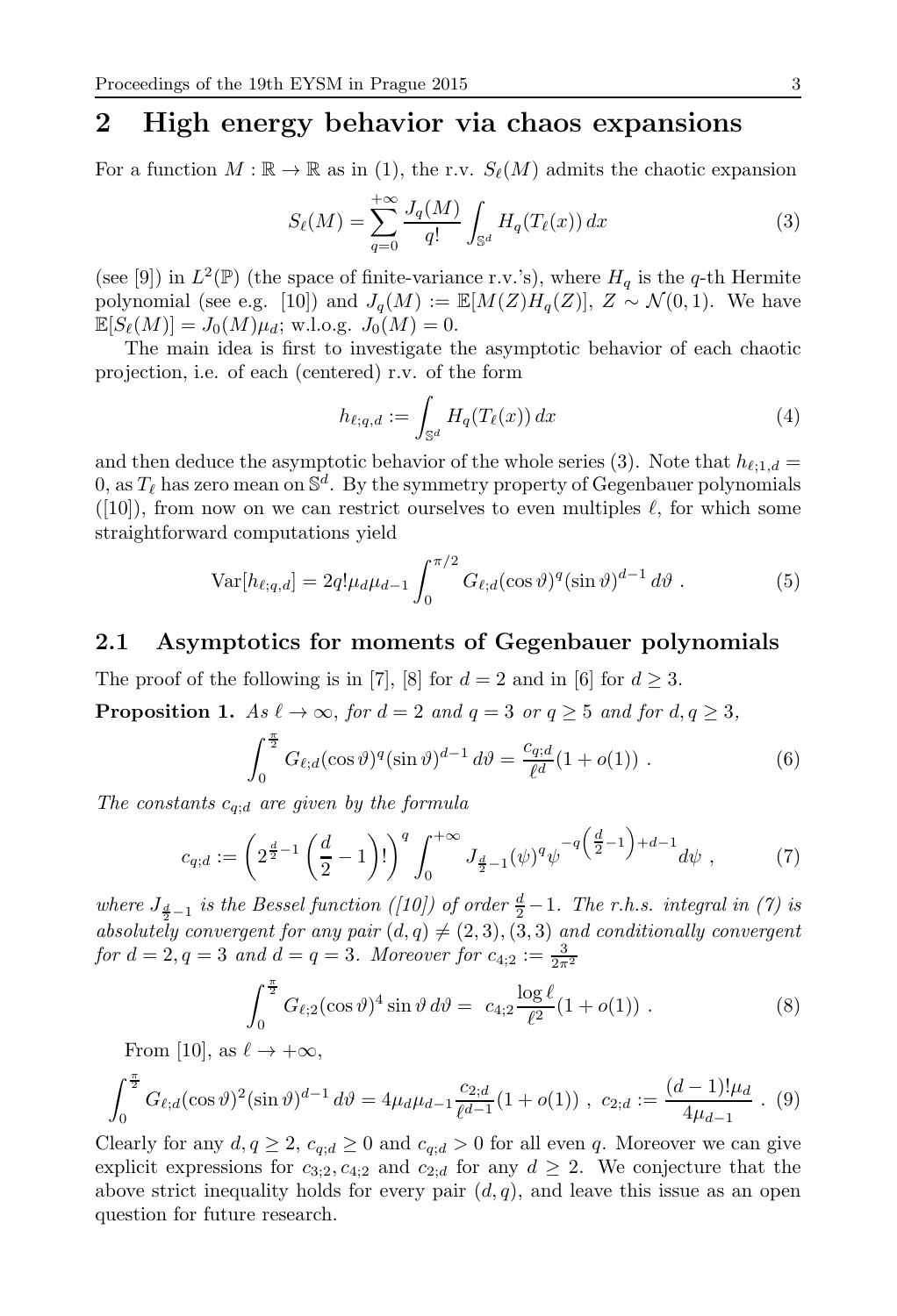### 2.2 Fourth-Moment Theorems for chaotic projections

Let us recall the usual Kolmogorov  $d_K$ , total variation  $d_{TV}$  and Wasserstein  $d_W$ distances between r.v.'s X, Y: for  $\mathcal{D} \in \{K, TV, W\}$ 

$$
d_{\mathcal{D}}(X,Y) := \sup_{h \in H_{\mathcal{D}}} |\mathbb{E}[h(X)] - \mathbb{E}[h(Y)]|,
$$

where  $H_K = \{1(\cdot \leq z), z \in \mathbb{R}\}, H_{TV} = \{1_A(\cdot), A \in \mathcal{B}(\mathbb{R})\}$  and  $H_W$  is the set of Lipschitz functions with Lipschitz constant one.

The r.v.  $h_{\ell;q,d}$  in [\(4\)](#page-2-2) belongs to the so-called qth Wiener chaos. The Fourth-Moment Theorem ([\[9\]](#page-5-9)) states that if  $Z \sim \mathcal{N}(0, 1)$ , for  $\mathcal{D} \in \{K, TV, W\}$  we have

<span id="page-3-0"></span>
$$
d_{\mathcal{D}}\left(\frac{h_{\ell;q,d}}{\sqrt{\text{Var}[h_{\ell;q,d}]}},Z\right) \leq C_{\mathcal{D}}(q)\sqrt{\frac{\text{cum}_4(h_{\ell;q,d})}{\text{Var}[h_{\ell;q,d}]^2}}\,,\tag{10}
$$

where  $C_{\mathcal{D}}(q) > 0$  is some explicit constant and  $cum_4(h_{\ell;q,d})$  is the fourth cumulant of the r.v.  $h_{\ell;q,d}$ . An application of [\(10\)](#page-3-0) together with upper bounds for cumulants leads to the following result (see [\[6\]](#page-5-7)).

<span id="page-3-2"></span>**Theorem 1.** For all  $d, q \geq 2$  and  $\mathcal{D} \in \{K, TV, W\}$  we have, as  $\ell \to +\infty$ ,

$$
d_{\mathcal{D}}\left(\frac{h_{\ell;q,d}}{\sqrt{\text{Var}[h_{\ell;q,d}]}},Z\right) = O\left(\ell^{-\delta(q;d)}(\log \ell)^{-\eta(q;d)}\right) ,\qquad (11)
$$

*where*  $\delta(q; d) \in \mathbb{Q}$ ,  $\eta(q; d) \in \{-1, 0, 1\}$  *and*  $\eta(q; d) = 0$  *but for*  $d = 2$  *and*  $q = 4, 5, 6$ *.* 

The exponents  $\delta(q; d)$  and  $\eta(q; d)$  can be given explicitly (see [\[6\]](#page-5-7)), turning out in particular that if  $(d, q) \neq (3, 3), (3, 4), (4, 3), (5, 3)$  and  $c_{q,d} > 0$ ,

<span id="page-3-1"></span>
$$
\frac{h_{\ell;q,d}}{\sqrt{\text{Var}[h_{\ell;q,d}]}} \stackrel{\mathcal{L}}{\to} Z \;, \qquad \text{as } \ell \to +\infty \;, \tag{12}
$$

where from now on,  $\rightarrow^{\mathcal{L}}$  denotes convergence in distribution and  $Z \sim \mathcal{N}(0, 1)$ . *Remark* 1. For  $d = 2$ , the CLT [\(12\)](#page-3-1) was already proved in [\[8\]](#page-5-4); nevertheless Theorem [1](#page-3-2) improves the existing bounds on the rate of convergence to the asymptotic Gaussian distribution.

### 2.3 Quantitative CLTs for Hermite rank 2 functionals

Proposition [1](#page-2-3) states that whenever M is such that  $J_2(M) \neq 0$  in [\(3\)](#page-2-0), i.e. the functional  $S_{\ell}(M)$  in [\(1\)](#page-1-0) has Hermite rank two, then

$$
\lim_{\ell \to +\infty} \frac{\text{Var}[S_{\ell}(M)]}{\text{Var}\left[\frac{J_2(M)}{2}h_{\ell;2,d}\right]} = 1.
$$
\n(13)

Hence, loosely speaking,  $S_{\ell}(M)$  and its 2nd chaotic projection  $\frac{J_2(M)}{2}h_{\ell;2,d}$  have the same high energy behaviour. The main result presented in this survey is the following, whose proof is given in [\[6\]](#page-5-7).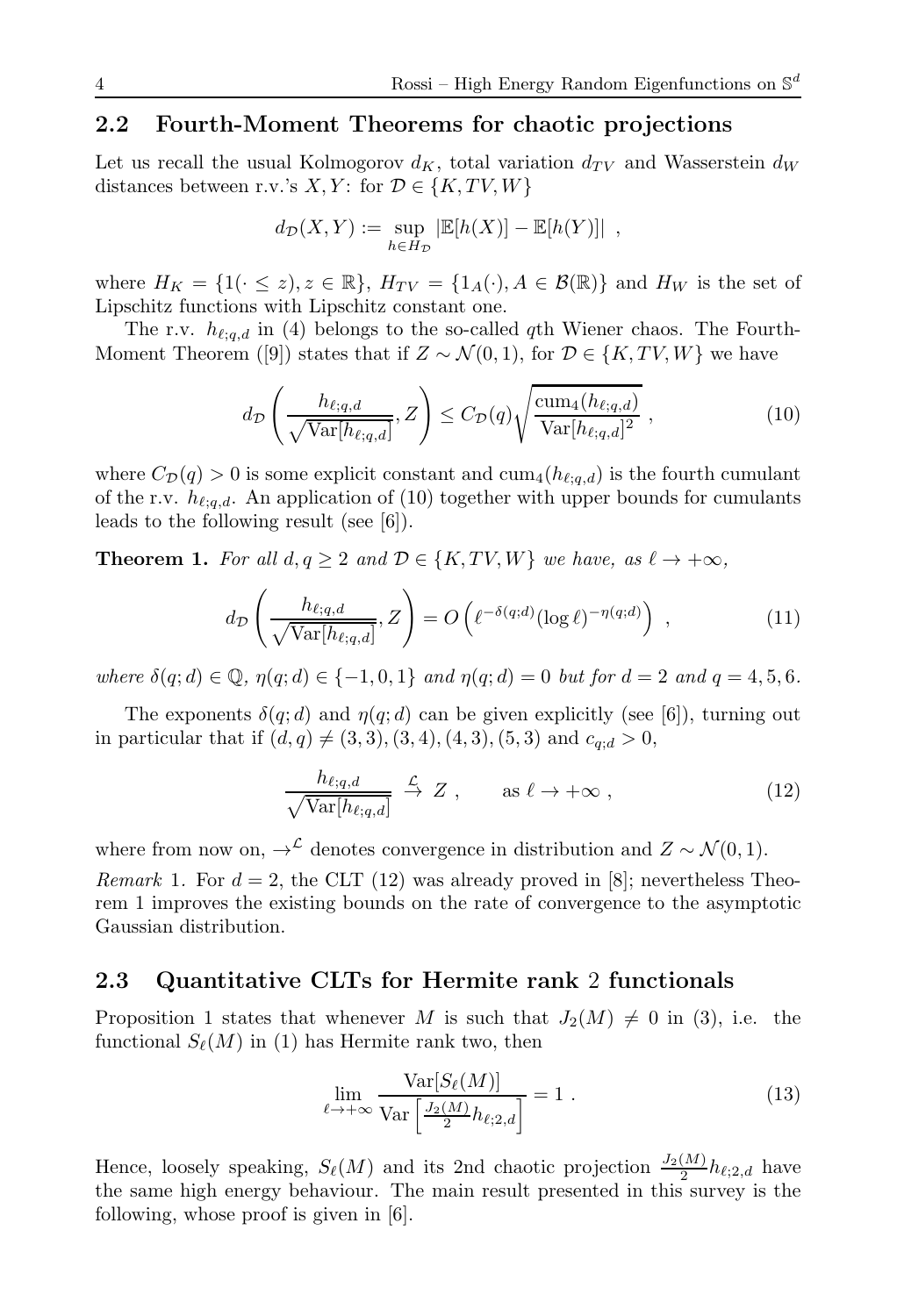<span id="page-4-0"></span>**Theorem 2.** Let  $M : \mathbb{R} \to \mathbb{R}$  in [\(1\)](#page-1-0) be s.t.  $\mathbb{E}[M(Z)H_2(Z)] =: J_2(M) \neq 0$ , then

$$
d_W\left(\frac{S_{\ell}(M)}{\sqrt{\text{Var}[S_{\ell}(M)]}}, Z\right) = O\left(\ell^{-\frac{1}{2}}\right) , \qquad \text{as } \ell \to \infty ,
$$
 (14)

*where*  $Z \sim \mathcal{N}(0, 1)$ *. In particular, as*  $\ell \to +\infty$ *,* 

$$
\frac{S_{\ell}(M)}{\sqrt{\text{Var}[S_{\ell}(M)]}} \xrightarrow{\mathcal{L}} Z . \tag{15}
$$

## 3 Geometry of high energy excursion sets

Consider the empirical measure  $S_{\ell}(z)$  of the z-excursion set  $A_{\ell}(z)$  for  $z \in \mathbb{R}$ , as in §[1.1.](#page-1-1) It is easy to check that in [\(3\)](#page-2-0)  $\mathbb{E}[S_{\ell}(z)] = \mu_d(1 - \Phi(z))$  and for  $q \geq 1$ ,  $J_q(1(\cdot > z)) = H_{q-1}(z)\phi(z)$ , where  $\Phi$  and  $\phi$  denote respectively the cdf and the pdf of the standard Gaussian law. Since  $J_2(1(\cdot > z) = z\phi(z)$ , Theorem [2](#page-4-0) immediately entails that, as  $\ell \to \infty$ , if  $z \neq 0$ 

$$
d_W\left(\frac{S_{\ell}(z) - \mu_d(1 - \Phi(z))}{\sqrt{\text{Var}[S_{\ell}(z)]}}, Z\right) = O\left(\ell^{-\frac{1}{2}}\right) .
$$

The nodal case  $z = 0$  requires different arguments: in the chaos expansion for the defect [\(2\)](#page-1-2)  $D_{\ell}$  only odd chaoses occur but each of them "contributes" by Proposition [1.](#page-2-3) Asymptotics for the defect variance on  $\mathbb{S}^2$  have been given in [\[7\]](#page-5-8):

$$
Var[D_{\ell}] = \frac{C}{\ell^2} (1 + o(1)), \text{ as } \ell \to +\infty ,
$$

for  $C > \frac{32}{\sqrt{27}}$ . Moreover in [\[8\]](#page-5-4) a CLT has been proved: as  $\ell \to +\infty$ ,

$$
\frac{D_{\ell}}{\sqrt{\text{Var}[D_{\ell}]}} \stackrel{\mathcal{L}}{\rightarrow} Z ,
$$

where  $Z \sim \mathcal{N}(0, 1)$ . In a forthcoming paper, we will provide quantitative CLTs for the defect on  $\mathbb{S}^d$ ,  $d \geq 2$ .

*Remark* 2*.* The volume of excursion sets is just one instance of Lipschtz-Killing curvatures. In the 2-dimensional case, these are completed by the Euler-Poincar´e characteristic  $([3])$  $([3])$  $([3])$  and the length of level curves  $([4],[12]$  $([4],[12]$  $([4],[12]$  $([4],[12]$  for the nodal variances). In forthcoming papers jointly with D. Marinucci, G. Peccati and I. Wigman, we will investigate the asympotic distribution of the latter on both the sphere  $\mathbb{S}^2$  and the 2-torus  $\mathbb{T}^2$ . For future research, we would like to characterize the high energy behavior of all Lipschitz-Killing curvatures on every "nice" compact manifold.

Acknowledgements: We thank D. Marinucci for valuable suggestions, P. Baldi, S. Campese and S. Cipolla for a careful reading of an earlier version of this work. This research is supported by ERC Grant *Pascal* n.277742.